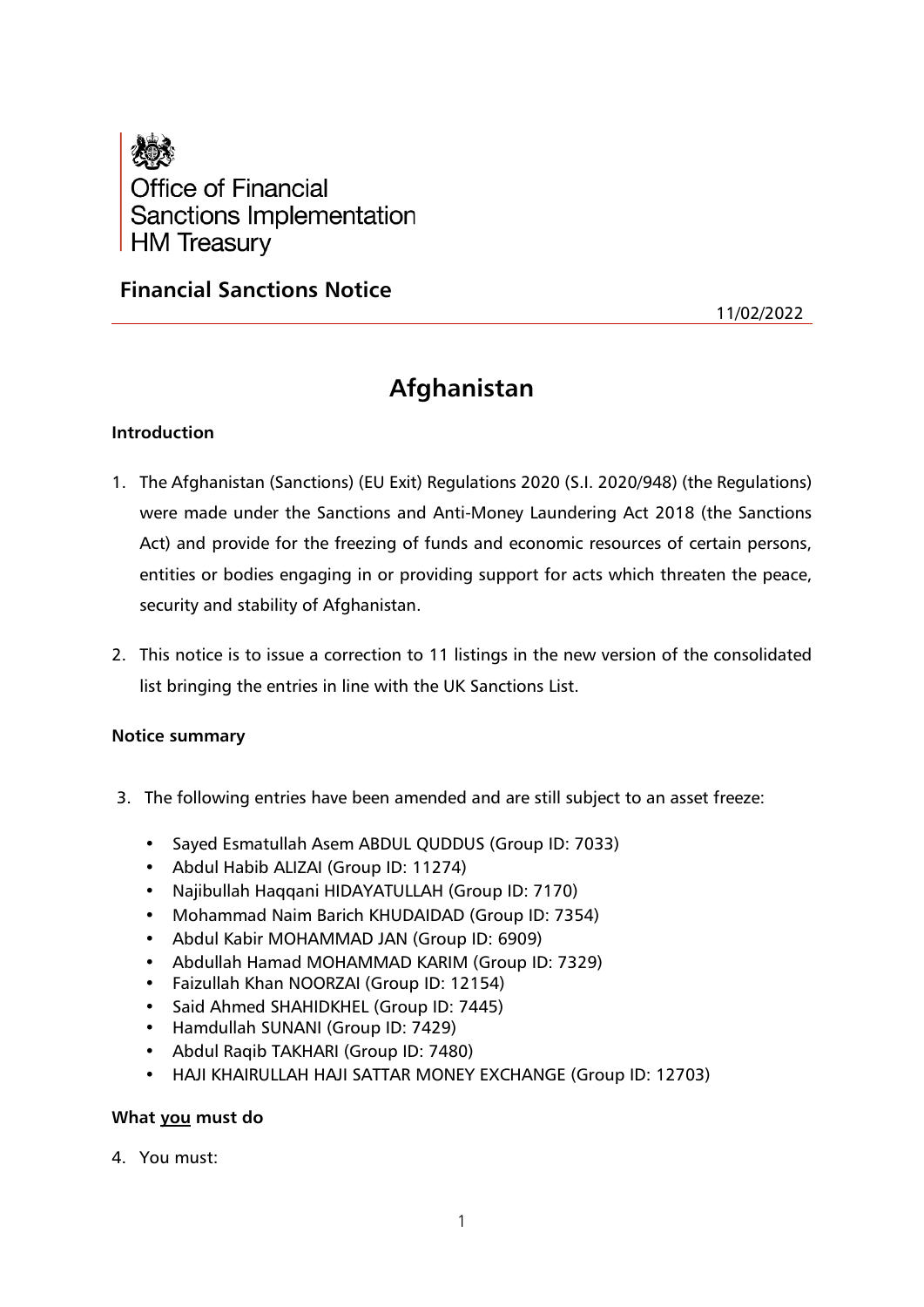- i. check whether you maintain any accounts or hold any funds or economic resources for the persons set out in the Annex to this Notice;
- ii. freeze such accounts, and other funds or economic resources and any funds which are owned or controlled by persons set out in the Annex to the Notice
- iii. refrain from dealing with the funds or assets or making them available (directly or indirectly) to such persons unless licensed by the Office of Financial Sanctions Implementation (OFSI);
- iv. report any findings to OFSI, together with any additional information that would facilitate compliance with the Regulations;
- v. provide any information concerning the frozen assets of designated persons that OFSI may request. Information reported to OFSI may be passed on to other regulatory authorities or law enforcement.
- 5. Where a relevant institution has already reported details of accounts, other funds or economic resources held frozen for designated persons, they are not required to report these details again.
- 6. Failure to comply with financial sanctions legislation or to seek to circumvent its provisions is a criminal offence.

# **Further Information**

- 7. Copies of recent notices, UK legislation and relevant guidance can be obtained from the Afghanistan financial sanctions page on the Gov.UK website: [https://www.gov.uk/government/collections/financial-sanctions-regime-specific](https://www.gov.uk/government/collections/financial-sanctions-regime-specific-consolidated-lists-and-releases)[consolidated-lists-and-releases](https://www.gov.uk/government/collections/financial-sanctions-regime-specific-consolidated-lists-and-releases)
- 8. Further details on the UN measures in respect of Afghanistan can be found on the relevant UN Sanctions Committee webpage: <https://www.un.org/securitycouncil/>
- 9. The Consolidated List can be found here: [https://www.gov.uk/government/publications/financial-sanctions-consolidated-list-of](https://www.gov.uk/government/publications/financial-sanctions-consolidated-list-of-targets/consolidated-list-of-targets)[targets/consolidated-list-of-targets](https://www.gov.uk/government/publications/financial-sanctions-consolidated-list-of-targets/consolidated-list-of-targets)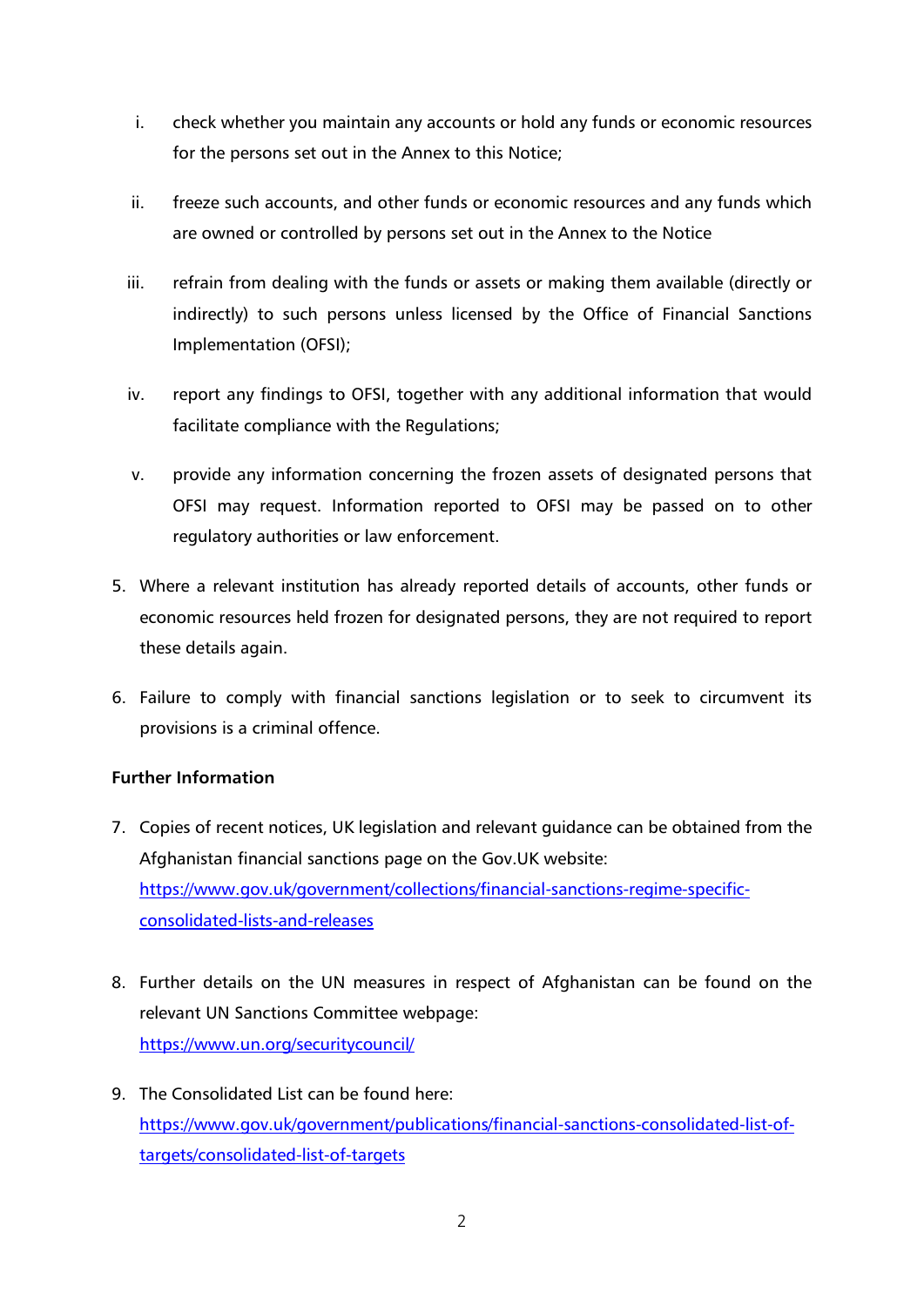- 10. Further details on changes relating to the new format of the consolidated list can be found here: [https://www.gov.uk/government/publications/uk-sanctions-list-change-in](https://www.gov.uk/government/publications/uk-sanctions-list-change-in-format/uk-sanctions-list-change-to-the-lists-format)[format/uk-sanctions-list-change-to-the-lists-format](https://www.gov.uk/government/publications/uk-sanctions-list-change-in-format/uk-sanctions-list-change-to-the-lists-format)
- 11. The UK Sanctions List can be found here:

<https://www.gov.uk/government/publications/the-uk-sanctions-list>

12. For more information please see our guide to financial sanctions:

<https://www.gov.uk/government/publications/uk-financial-sanctions-guidance>

## **Enquiries**

13. Non-media enquiries about the implementation of financial sanctions in the UK should be addressed to:

Office of Financial Sanctions Implementation HM Treasury 1 Horse Guards Road London SW1A 2HQ [ofsi@hmtreasury.gov.uk](mailto:ofsi@hmtreasury.gov.uk)

- 14. Non-media enquiries about the sanctions measures themselves should be addressed to: [sanctions@fcdo.gov.uk](mailto:sanctions@fcdo.gov.uk)
- 15. Media enquiries about how financial sanctions are implemented in the UK should be addressed to the Treasury Press Office on 020 7270 5238.
- 16. Media enquiries about the sanctions measures themselves should be addressed to the Foreign, Commonwealth & Development Office Press Office on 020 7008 3100.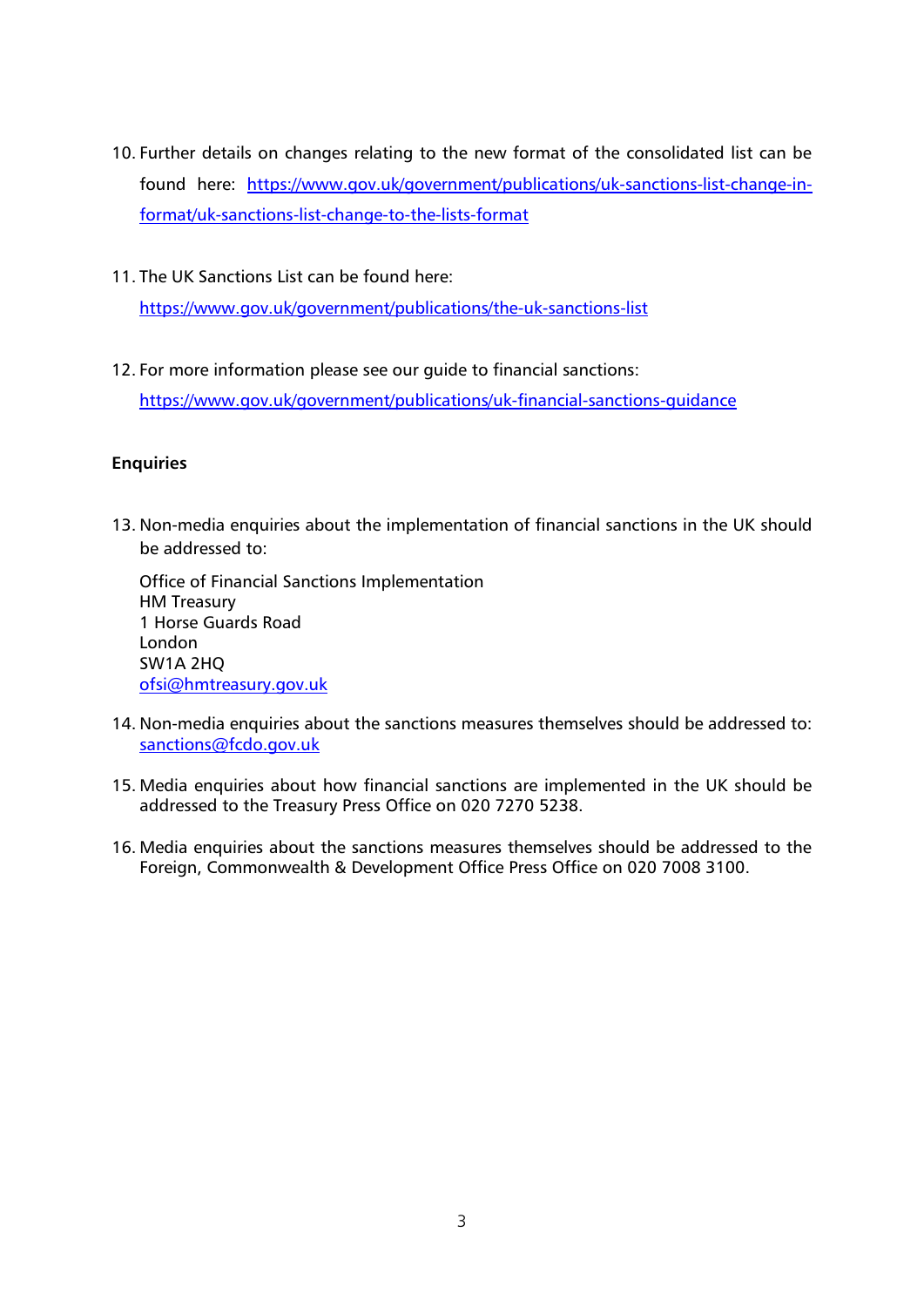## **ANNEX TO NOTICE**

#### **FINANCIAL SANCTIONS: AFGHANISTAN**

#### **THE AFGHANISTAN (SANCTIONS) (EU EXIT) REGULATIONS 2020 (S.I. 2020/948)**

#### **AMENDMENTS**

Deleted information appears in strikethrough. Additional information appears in italics and is underlined.

#### **Individuals**

**1. ABDUL QUDDUS, Sayed Esmati***u***llah Asem**

سید عصمت هللا عاصم عبد القدوس **:(script Latin-non (Name**

**Title:** Maulavi **DOB: -**-/--/1967. **POB:** Qalayi Shaikh, Chaparhar District, Nangarhar Province, Afghanistan **Good quality a.k.a:** (1) ASEM, Asmatullah (2) ASEM, Esmatullah (3) ASEM, Sayed Esmatullah **Nationality:** Afghanistan **Position:** (1) Deputy Minister of Preventing Vice and Propagating Virtue under the Taliban regime. (2) Secretary General of the Afghan Red Crescent Society (ARCS) under the Taliban regime **Other Information:** (UK Sanctions List Ref): AFG0061 (UN Ref): TAi.080 Member of the Taliban Supreme Council as of May 2007. Believed to be in Afghanistan/ Pakistan border area. Member of the Taliban Peshawar Shura. Responsible for Afghan Taliban activity in Federally Administrated Tribal Areas, Pakistan as at 2008. A leading expert in IED and suicide attacks as of 2012. Review pursuant to Security Council resolution 1822 (2008) was concluded on 1 Jun. 2010. INTERPOL-UN Security Council Special Notice web link: https://www.interpol.int/en/How-we-work/Notices/View-UN-Notices-Individuals click here **Listed on:** 02/04/2001 **UK Sanctions List Date Designated:** 23/02/2001 **Last Updated:** 01/02/2021 *11/02/2022* **Group ID:** 7033.

#### **2. ALIZAI, Abdul Habib**

#### **Name (non-Latin script):** عالیزی الحبیب عبد

**Title:** (1) Haji (2) Hadji **DOB:** (1) 15/10/1963. (2) 14/02/1973. (3) --/--/1967. (4) --/--/1957. **POB:** (1) Kandahar Province. (2) Yatimchai village, Musa Qala District, Helmand Province, (1) Afghanistan (2) Afghanistan **Good quality a.k.a:** (1) AGHA, Loi (2) ALAZAI, Agha, Jan (3) ALIZAI, Agha, Jan *(non-Latin script*: عالیزی جان اغا) (4 (ALIZAI, Haji, Agha, Jan (5) HABIB, Abdul (6) JAN, Hajji, Agha (7) LALA, Haji, Loi **Nationality:** Afghanistan **Other Information:** (UK Sanctions List Ref): AFG0116 (UN Ref): TAi.148 Has managed a drug trafficking network in Helmand Province, Afghanistan. Has regularly traveled to Pakistan. INTERPOL-UN Security Council Special Notice web link: https://www.interpol.int/en/Howwe-work/Notices/View-UN-Notices-Individuals click here **Listed on:** 15/11/2010 **UK Sanctions List Date Designated:** 04/11/2010 **Last Updated:** 01/02/2021 *11/02/2022* **Group ID:** 11274.

#### **3. HIDAYATULLAH, Najibullah Haq***q***anni**

نجیب هللا حقانی هدایت هللا **:(script Latin-non (Name**

**Title:** Maulavi **DOB:** --/--/1971. **POB:** Moni village, Shigal District, Kunar Province, Afghanistan **Good quality a.k.a:** HAQANI, Najibullah **Nationality:** Afghanistan **National Identification Number:** 545167 **National Identification Details:** Afghan national ID card (tazkira). Issued in 1974 **Position:** Deputy Minister of Finance under the Taliban regime **Other Information:** (UK Sanctions List Ref): AFG0055 (UN Ref): TAi.071 Cousin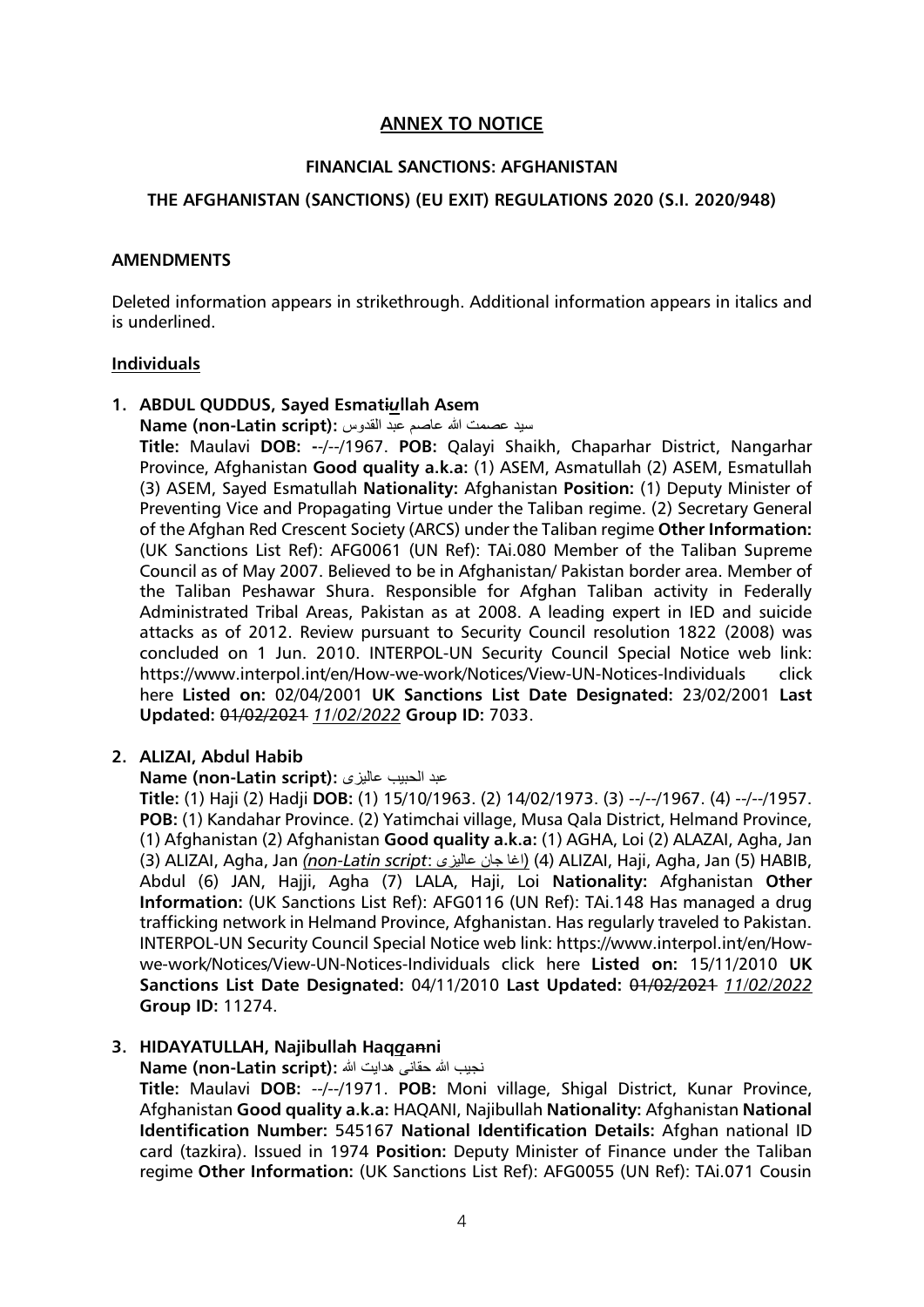of Moulavi Noor Jalal. Grandfather's name is Salam. Taliban member responsible for Laghman Province as of late 2010. Believed to be in Afghanistan/ Pakistan border area. Review pursuant to Security Council resolution 1822 (2008) was concluded on 1 Jun. 2010. INTERPOL-UN Security Council Special Notice web link: https://www.interpol.int/en/How-we-work/Notices/View-UNNotices-Individuals click here **Listed on:** 02/04/2001 **UK Sanctions List Date Designated:** 23/02/2001 **Last Updated:** 01/02/2021 *11/02/2022* **Group ID:** 7170.

#### **4. KHUDAIDAD, Mohammad Naim Barich**

محمد نعیم بریخ خدایداد :**Name (non-Latin script**)

**Title:** Mullah **DOB:** --/--/1975. **POB:** (1) Lakhi *village*, Hazarjuft area, Garmsir District, Helmand Province (2) Laki *village*, Garmsir District, Helmand Province (3) Lakari, *village* Garmsir District, Helmand Province (4) Darvishan, Garmsir District, Helmand Province (5) De Luy Wiyalah *village*, Garmsir Dist*rict*, Helmand Province Helmand Province, (1) Afghanistan (2) Afghanistan (3) Afghanistan (4) Afghanistan *(5) Afghanistan* **Good quality a.k.a:** (1) AKHUND, Mullah, Naim, Barech (2) BARAICH, Naeem, Mullah (3) BARECH, Mullah, Naim (4) BARECH, Naeem, Mullah (5) BAREH, Mullah, Naim (6) BARIC, Mullah, Naeem (7) BARICH, Haji, Gul, Mohammed, Naim (8) BARICH, Mullah, Naim (9) BERICH, Naim (10) KAMRAN, Gul, Mohammad (11) MOHAMMAD, Gul (12) MOHAMMAD, Haji, Ghul (13) MOHAMMAD, Mawlawi, Gul (14) NAIM, Mohammad (15) NAIMULLAH, Mullah **Low quality a.k.a:** ZRAE, Spen **Nationality:** Afghanistan **Position:** Deputy Minister of Civil Aviation under the Taliban **Other Information:** (UK Sanctions List Ref):AFG0015 (UN Ref):TAi.013 Member of the Taliban Military Commission as at mid-2013. Believed to be in Afghanistan/Pakistan border area. Belongs to Barich tribe. Review pursuant to Security Council resolution 1822 (2008) was concluded on 1 Jun. 2010. INTERPOL-UN Security Council Special Notice web link: https://www.interpol.int/en/How-we-work/Notices/View-UN-Notices-Individuals click here (Gender): Male **Listed on:** 02/04/2001 **UK Sanctions List Date Designated:** 23/02/2001 **Last Updated:** 01/02/2021 *11/02/2022* **Group ID:** 7354.

#### **5. MOHAMMAD JAN, Abdul Kabir**

عبد الکبیر محمد جان **:(script Latin-non (Name**

**Title:** Maulavi **DOB:** --/--/1963. **POB:** *(1)* Baghlan Jadid District, Baghlan Province *(2)* Pule-Khumri, Afghanistan **Good quality a.k.a:** A KABIR **Nationality:** Afghanistan **Position:** (1) Second Deputy, Economic Affairs, Council of Ministers under the Taliban regime (2) Governor of Nangarhar Province under the Taliban regime (3) Head of Eastern Zone under the Taliban regime **Other Information:** (UK Sanctions List Ref): AFG0007 (UN Ref): TAi.003 Active in terrorist operations in Eastern Afghanistan. Collects money from drug traffickers. Believed to be in Afghanistan/Pakistan border area. Member of the Taliban Supreme Council as at 2009. Family is originally from Neka District, Paktia Province, Afghanistan. Responsible for attack on Afghan parliamentarians in November 2007 in Baghlan; owns land in central Baghlan Province. Belongs to Zadran tribe. Review pursuant to Security Council resolution 1822 (2008) was concluded on 23 Jul. 2010. INTERPOL-UN Security Council Special Notice web link: https://www.interpol.int/en/Howwe-work/ Notices/View-UN-Notices-Individuals click here **Listed on:** 23/02/2001 **UK Sanctions List Date Designated:** 25/01/2001 **Last Updated:** 01/02/2021 *11/02/2022* **Group ID:** 6909.

#### **6. MOHAMMAD KARIM, Abdullah Hamad**

عبد هللا حماد محمد كريم **:(script Latin-non (Name**

**Title:** Maulavi **DOB:** --/--/1972. **POB:** Darweshan village, Hazar Juft area, Garmser District, Helmand Province, Afghanistan *Good quality a.k.a: AL-HAMMAD* **Nationality:**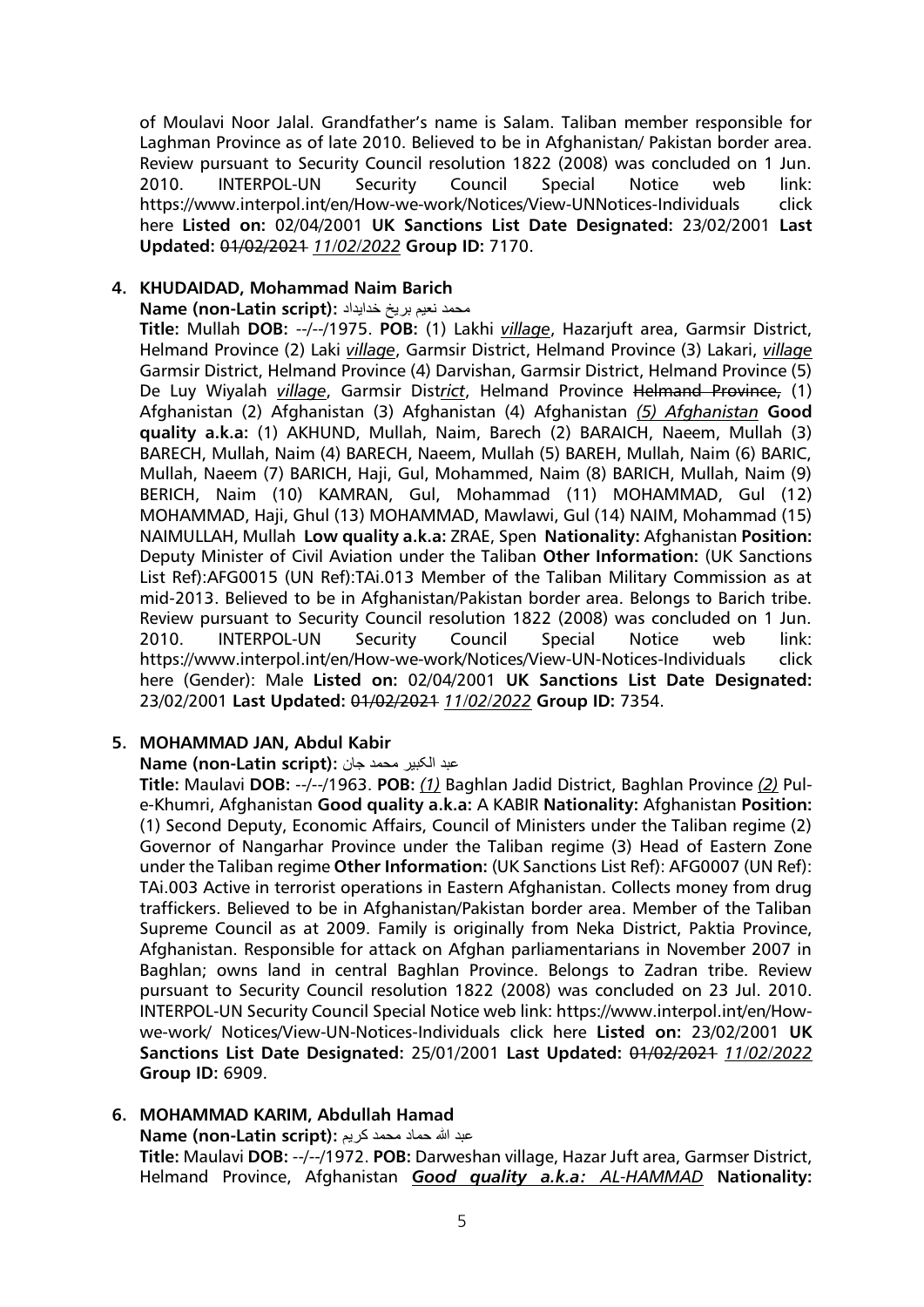Afghanistan **Passport Number:** D000857 **Passport Details:** (Afghan). Issued on 20 Nov 1997 **National Identification Number:** 300786 **National Identification Details:** (Afghan) (tazkira) **Position:** Consul General, Taliban Consulate General, Quetta, Pakistan **Other Information:** (UK Sanctions List Ref): AFG0109 (UN Ref): TAi.141 Believed to be in Afghanistan/Pakistan border area. Belongs to Baloch ethnic group. Review pursuant to Security Council resolution 1822 (2008) was concluded on 29 Jul. 2010. INTERPOL-UN Security Council Special Notice web link: https://www.interpol.int/en/How-wework/Notices/View-UN-Notices-Individuals click here **Listed on:** 23/02/2001 **UK Sanctions List Date Designated:** 25/01/2001 **Last Updated:** 01/02/2021 *11/02/2022* **Group ID:** 7329.

## **7. NOORZAI, Faizullah Khan**

#### (نورزى خان الله فیض حاجى :**Name (non-Latin script**)

**Title:** Haji **DOB:** (1) --/--/1966. (2) --/--/1961. (3) --/--/1968. (4) --/--/1969. (5) --/--/1970. *(6) --/--/1962.* **POB:** (1) Lowy Kariz, Spin Boldak District, Kandahar Province (2) Kadanay, Spin Boldak District, Kandahar Province (3) Chaman, Baluchistan Province, (1) Afghanistan (2) Afghanistan (3) Pakistan **a.k.a:** (1) FAIZULLAH, Haji, Mullah (2) FIAZULLAH, Haji (3) KHAN, Faizullah, Noorzai, Akhtar, Mohammed, Mira (4) KHAN, Haji, Faizullah (5) NOOR, Haji, Faizullah (6) NOORI, Haji, Faizullah (7) NOORZAI, Haji, Pazullah (8) NOORZAI, Hajji, Faizullah, Khan (9) NOREZAI, Haji, Faizuulah, Khan **Nationality:** Afghanistan **Address:** (1) Boghra Road, Miralzei Village, Chaman, Baluchistan Province, Pakistan.(2) Kalay Rangin, Spin Boldak District, Kandahar Province, Afghanistan. **Other Information:** (UK Sanctions List Ref): AFG0119 (UN Ref): TAi.153 Prominent Taliban financier. As of mid-2009, supplied weapons, ammunition, explosives and medical equipment to Taliban fighters; and raised funds for the Taliban, and provided training to them, in the Afghanistan/Pakistan border region. Has previously organized and funded Taliban operations in Kandahar Province, Afghanistan. As of 2010, travelled to and owned businesses in Dubai, United Arab Emirates, and Japan. Belongs to Noorzai tribe, Miralzai sub-tribe. Brother of Malik Noorzai (TAi.154). Father's name is Akhtar Mohammed (a.k.a.: Haji Mira Khan). INTERPOL-UN Security Council Special Notice web link: https:// www.interpol.int/en/How-we-work/Notices/View-UN-Notices-Individuals click here **Listed on:** 21/10/2011 **UK Sanctions List Date Designated:** 04/10/2011 **Last Updated:** 01/02/2021 *11/02/2022* **Group ID:** 12154.

# **8. SHAHIDKHEL, Said Ahmed**

#### سید أحمد شهید خیل **:(script Latin-non (Name**

**Title:** Maulav*i* **DOB:** --/--/1975. **POB:** Spandeh (Espandi 'Olya) village, Andar District, Ghazni Province, Afghanistan **Nationality:** Afghanistan **Position:** Deputy Minister of Education under the Taliban regime **Other Information:** (UK Sanctions List Ref): AFG0028 (UN Ref): TAi.028 In July 2003 he was in custody in Kabul, Afghanistan. Released from custody in 2007. Believed to be in Afghanistan/Pakistan border area. Member of the Taliban leadership council as of mid-2013. Belongs to Andar tribe. Review pursuant to Security Council resolution 1822 (2008) was concluded on 23 Jul. 2010. INTERPOLUN Security Council Special Notice web link: https://www.interpol.int/en/Howwe-work/Notices/View-UN-NoticesIndividuals click here **Listed on:** 02/04/2001 **UK Sanctions List Date Designated:** 23/02/2001 **Last Updated:** 01/02/2021 *11/02/2022* **Group ID:** 7445.

#### **9. SUNANI, Hamdullah**

#### *Name (non-Latin script):* سنانی هللا حمد

**Title:** Maulavi **DOB:** --/--/1923. **POB:** Dai Chopan District, Zabul Province, Afghanistan **Good quality a.k.a:** SANANI **Nationality:** Afghanistan **Position:** Head of Dar-ul-Efta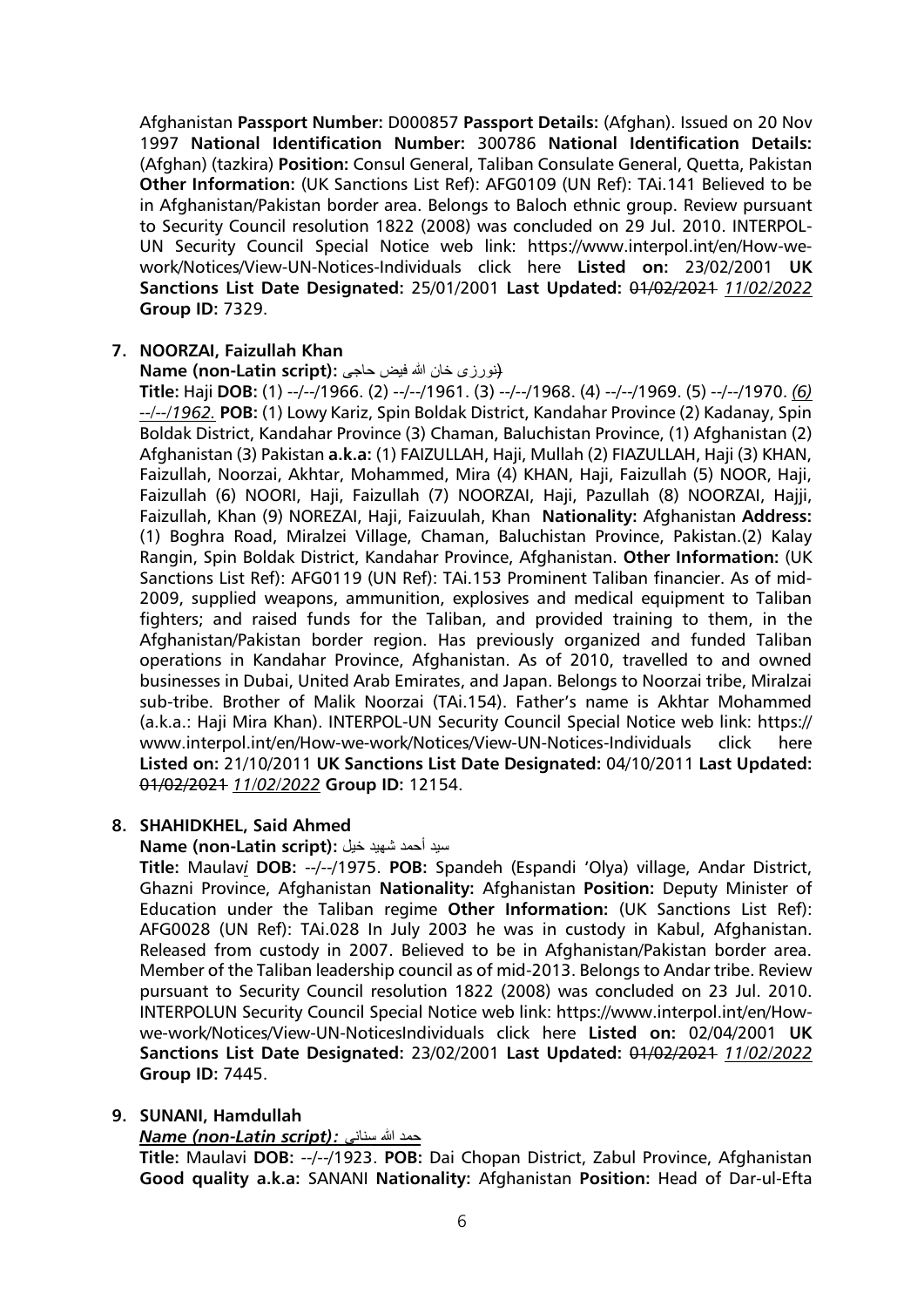(Fatwa Department) of Supreme Court under the Taliban regime **Other Information:** (UK Sanctions List Ref): AFG0089 (UN Ref): TAi.111 Reportedly deceased in 2001. Belonged to Kakar tribe. Review pursuant to Security Council resolution 1822 (2008) was concluded on 27 Jul. 2010. **Listed on:** 02/04/2001 **UK Sanctions List Date Designated:** 23/02/2001 **Last Updated:** 01/02/2021 *11/02/2022* **Group ID:** 7429.

#### **10. TAKHARI, Abdul Raqib**

#### **Name (non-Latin script):** تخاری عبدالرقیب

**Title:** Maulavi **DOB:** (1) --/--/1968. (2) --/--/1969. (3) --/--/1970. (4) --/--/1971. (5) --/-- /1972. (6) --/--/1973. **POB:** Khost Province. Nangarhar Province. Siddiq Khel village, Naka District, Paktia Province, Afghanistan *Zardalu Darra village, Kalafgan District, Takhar Province, Afghanistan* **Nationality:** Afghanistan **Position:** Minister of Repatriation under the Taliban regime **Other Information:** (UK Sanctions List Ref): AFG0058 (UN Ref): TAi.075 Member of Taliban Supreme Council responsible for Takhar and Badakhshan provinces as at Dec. 2009. Confirmed killed on 17 February in Peshawar, Pakistan and buried in Takhar Province, Afghanistan. Review pursuant to Security Council resolution 1822 (2008) was concluded on 21 Jul. 2010. INTERPOL-UN Security Council Special Notice web link: https://www.interpol.int/en/How-we-work/Notices/View-UN-Notices-Individuals click here **Listed on:** 23/02/2001 **UK Sanctions List Date Designated:** 25/01/2001 **Last Updated:** 01/02/2021 *11/02/2022* **Group ID:** 7480.

#### **Entity**

#### **1. HAJI KHAIRULLAH HAJI SATTAR MONEY EXCHANGE**

حاجی خیرهللا و حاجی ستار صرافی **:(script Latin-non (Name**

**a.k.a:** (1) Haji Alim Hawala (2) Haji Hakim Hawala (3) Haji Khair Ullah Money Service (4) Haji Khairullah and Abdul Sattar and Company (5) Haji Khairullah Money Exchange (6) Haji Khairullah-Haji Sattar Sarafi (7) Haji Salam Hawala (8) Sarafi-yi Haji Khairullah Haji Satar Haji Esmatullah **Address:** (1) Ansari Market, 2nd Floor, Nimroz Province, Afghanistan.(2) Branch Office 10, Suite numbers 196-197, 3rd Floor, Khorasan Market, Herat City, Herat Province, Afghanistan.(3) Branch Office 11, Sarafi Market, Zaranj District, Nimroz Province, Afghanistan.(4) Branch Office 12, Sarafi Market, Wesh, Spin Boldak District, Afghanistan.(5) Branch Office 13, Sarafi Market, Farah, Afghanistan.(6) Branch Office 14, Dubai, United Arab Emirates.(7) Branch Office 15, Zahedan, Iran.(8) Branch Office 16, Zabul, Iran.(9) Branch Office 2, Peshawar, Khyber Paktunkhwa Province, Pakistan.(10) Branch Office 3, Moishah Chowk Road, Lahore, Punjab Province, Pakistan.(11) Branch Office 4, Karachi, Sindh Province, Pakistan.(12) Branch Office 5, Larran Road number 2, Chaman, Baluchistan Province, Pakistan.(13) Branch Office 6, Shop number 237, Shah Zada Market (also known as Sarai Shahzada), Puli Khishti area, Police District 1, Kabul, Afghanistan.(14) Branch Office 7, Shop numbers 21 and 22, 2nd Floor, Kandahar City Sarafi Market, Kandahar City, Kandahar Province, Afghanistan.(15) Branch Office 8, Gereshk City, Nahr-e Saraj District, Helmand Province, Afghanistan.(16) Branch Office 9, Lashkar Gah Bazaar, Lashkar Gah, Lashkar Gah District, Helmand Province, Afghanistan.(17) Chaman Central Bazaar, Chaman, Shah Zada Market (also known as Sarai Shahzada), Baluchistan Province, Pakistan.(18) Chohar Mir Road, Kandahari Bazaar, Quetta City, Baluchistan Province, Pakistan.(19) Haji Ghulam Nabi Market, 2nd Floor, Lashkar Gah District, Helmand Province, Afghanistan.(20) Kachara Road, Nasrullah Khan Chowk, Quetta, Baluchistan Province, Pakistan.(21) Khorasan Market, Shahre Naw, District 5, Herat City, Herat Province, Afghanistan.(22) New Sarafi Market, 2nd Floor, Kandahar City, Kandahar Province, Afghanistan.(23) Office number 3, Near Fatima Jinnah Road, Dr. Bano Road, Quetta, Baluchistan Province, Pakistan.(24) Room number 1, Abdul Sattar Plaza, Hafiz Saleem Street, Munsafi Road, Quetta,